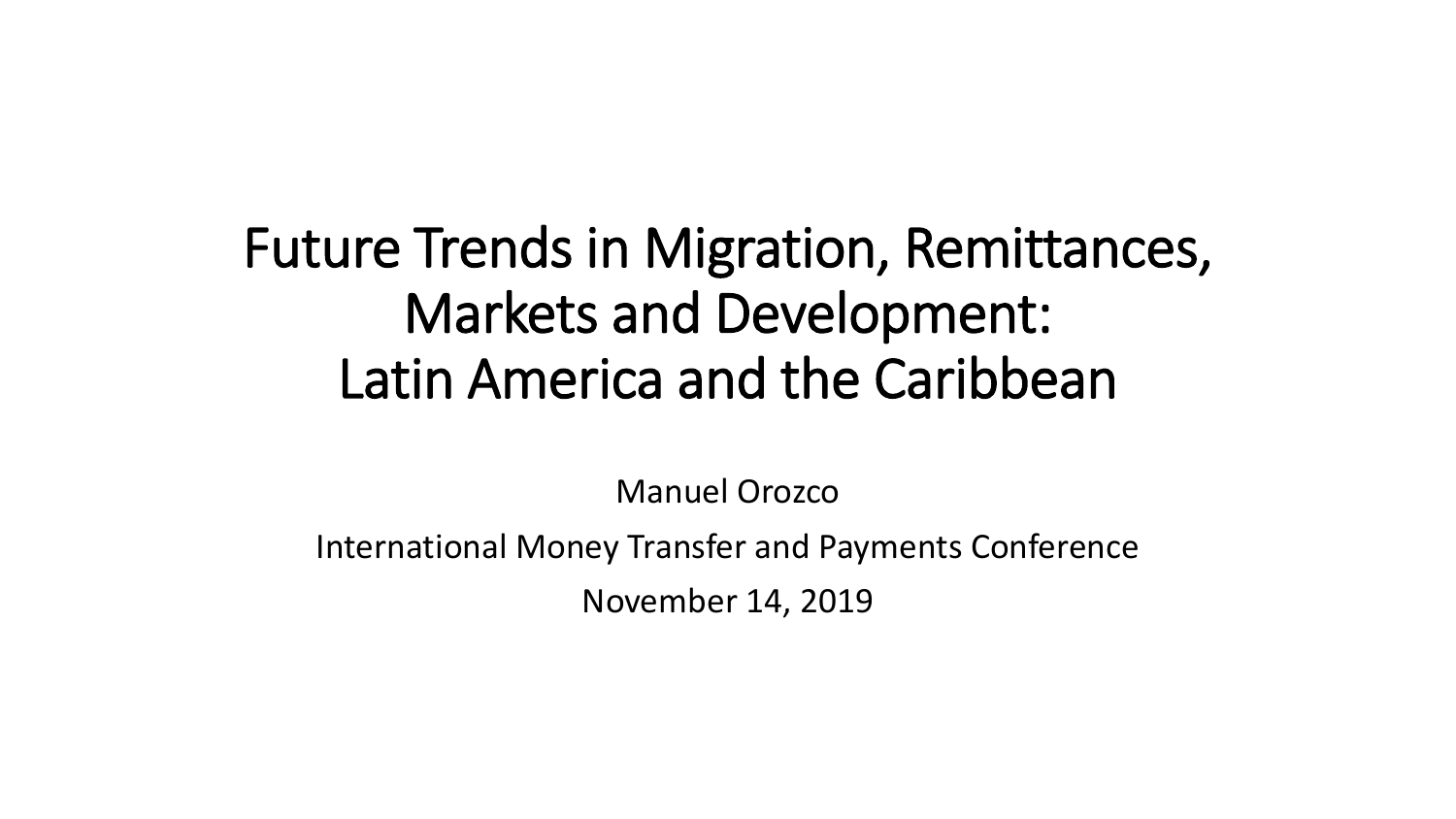#### Content

#### **1. Forecasts for international migration patterns from the LAC**

- Growth outlook
- Determinants
- Consequences

#### **2. Family remittances to the LAC**

- Growth in remittance flows
- Modernization of payment industry
- Economic impact of these flows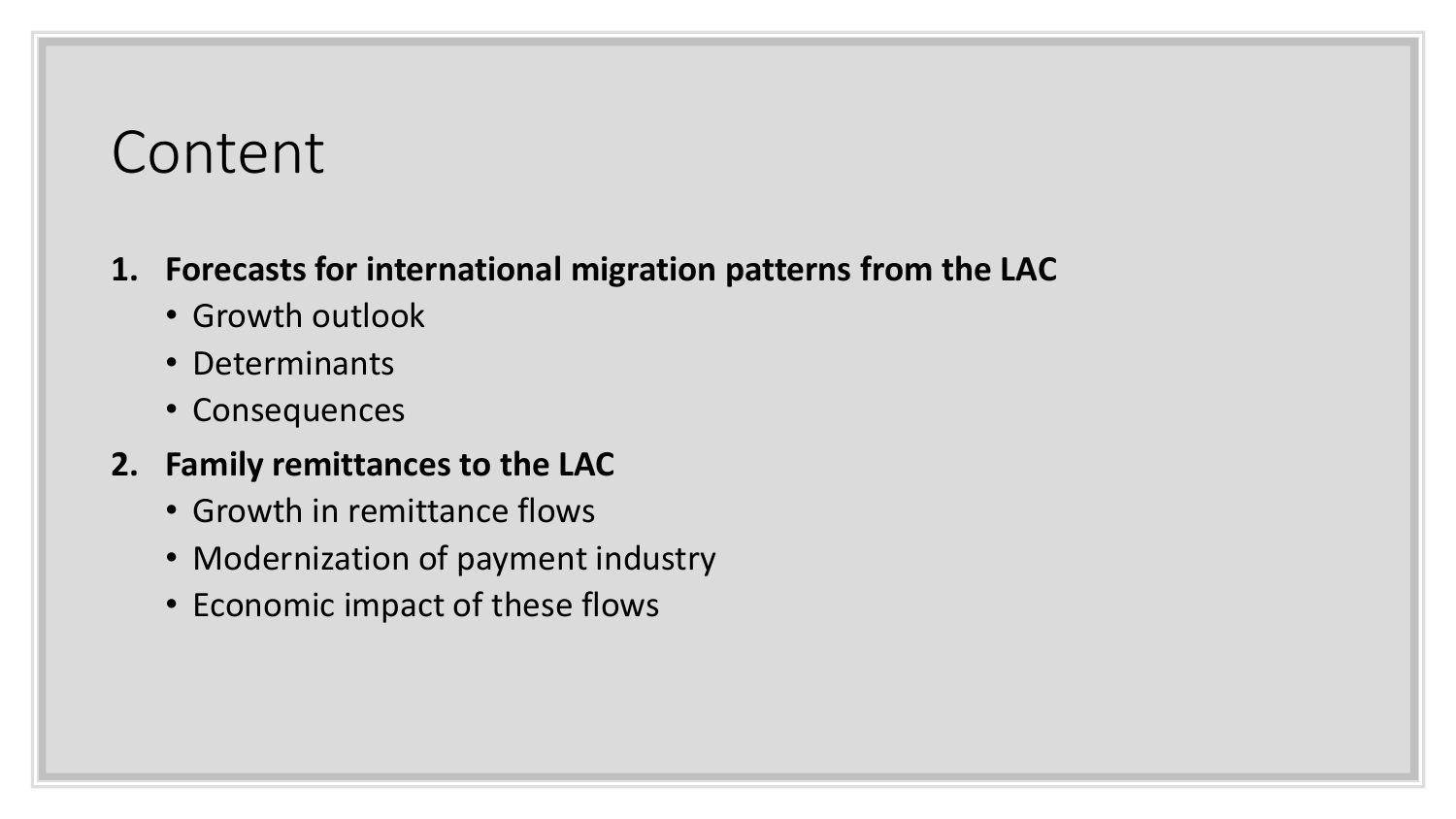

# Forecasting international migration patterns

From Latin America and the Caribbean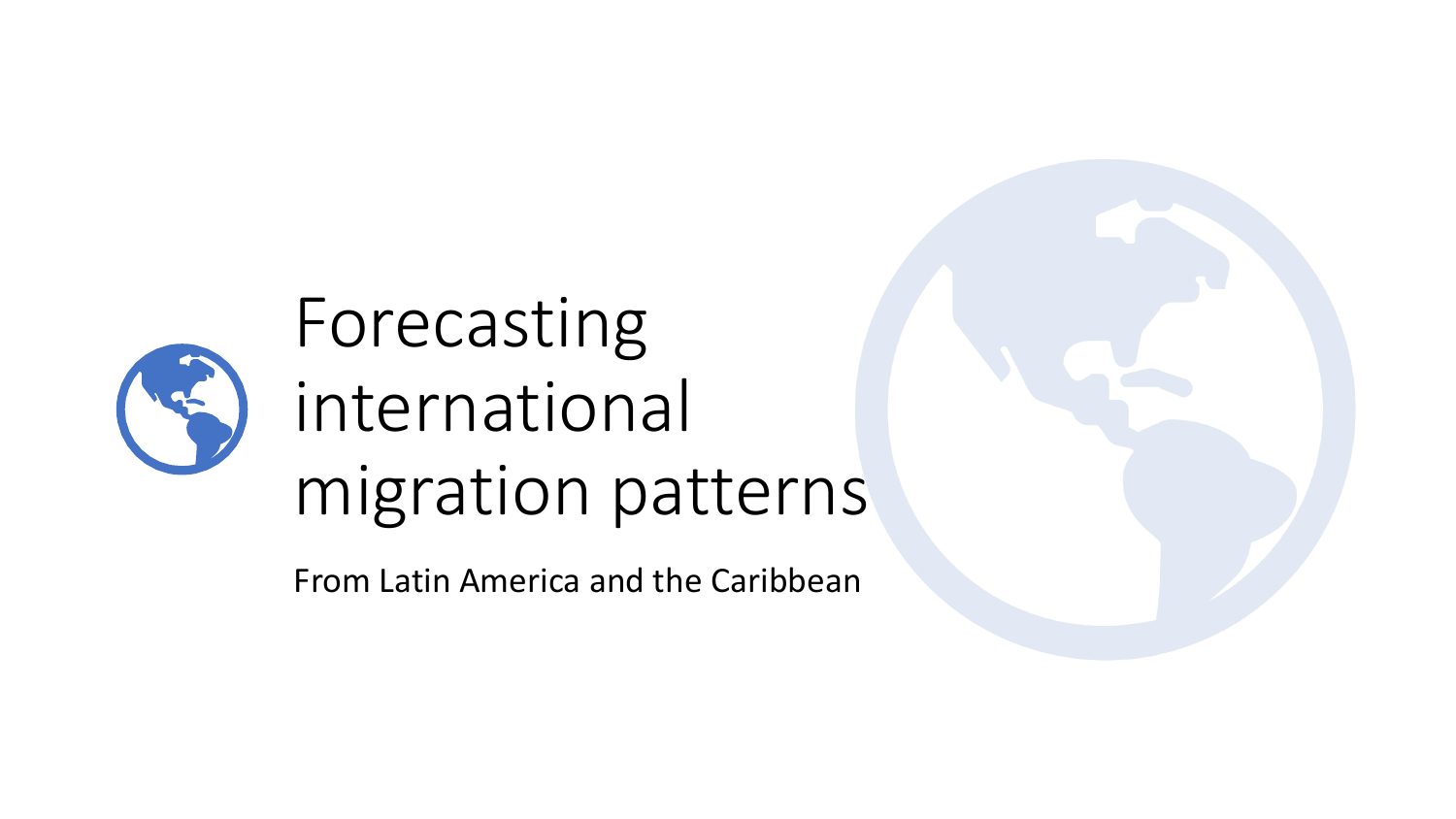## Migration growth outlook through 2022

- The migration wave shaping the LAC region is likely to **continue its growth pattern** through at least 2022.
- Migration flows are estimated to reach **6%** in 2022.
- **Origin countries:** Haiti, Cuba, Central America, Venezuela, Colombia. Increased outflows also likely from Guyana, Paraguay, Bolivia
- **Destination countries:** Brazil, Colombia, Costa Rica, Dominican Republic, Ecuador, Panama, Peru, USA

| <b>MIGRATION GROWTH</b>           | 2005 | 2010 | 2017 | 2022<br>est | 2010-<br>2017 | 2010-<br>2022 |
|-----------------------------------|------|------|------|-------------|---------------|---------------|
| Growth LAC                        | 3.4% | 0.1% | 4.8% |             |               |               |
| Growth fragile/unstable countries | 3.6% | 4.3% | 5.0% | 6.0%        |               |               |
| Growth 2017-2010 LAC migration    |      |      | 3.0% | 3.0%        |               |               |
| Fragile / Unstable countries      |      |      |      |             | 4.3%          | 4.3%          |

| <b>INTENTION TO MIGRATE</b> | <b>People thinking of</b><br>leaving (est) | 2019 |
|-----------------------------|--------------------------------------------|------|
| El Salvador                 | 380,767                                    | 26%  |
| <b>Honduras</b>             | 678,686                                    | 33%  |
| Guatemala                   | 667,881                                    | 19%  |
| Northern Triangle region    | 1,727,516                                  |      |

Source: UNDESA, 2018. Author's estimates.

Source: www.saliendo-adelante.com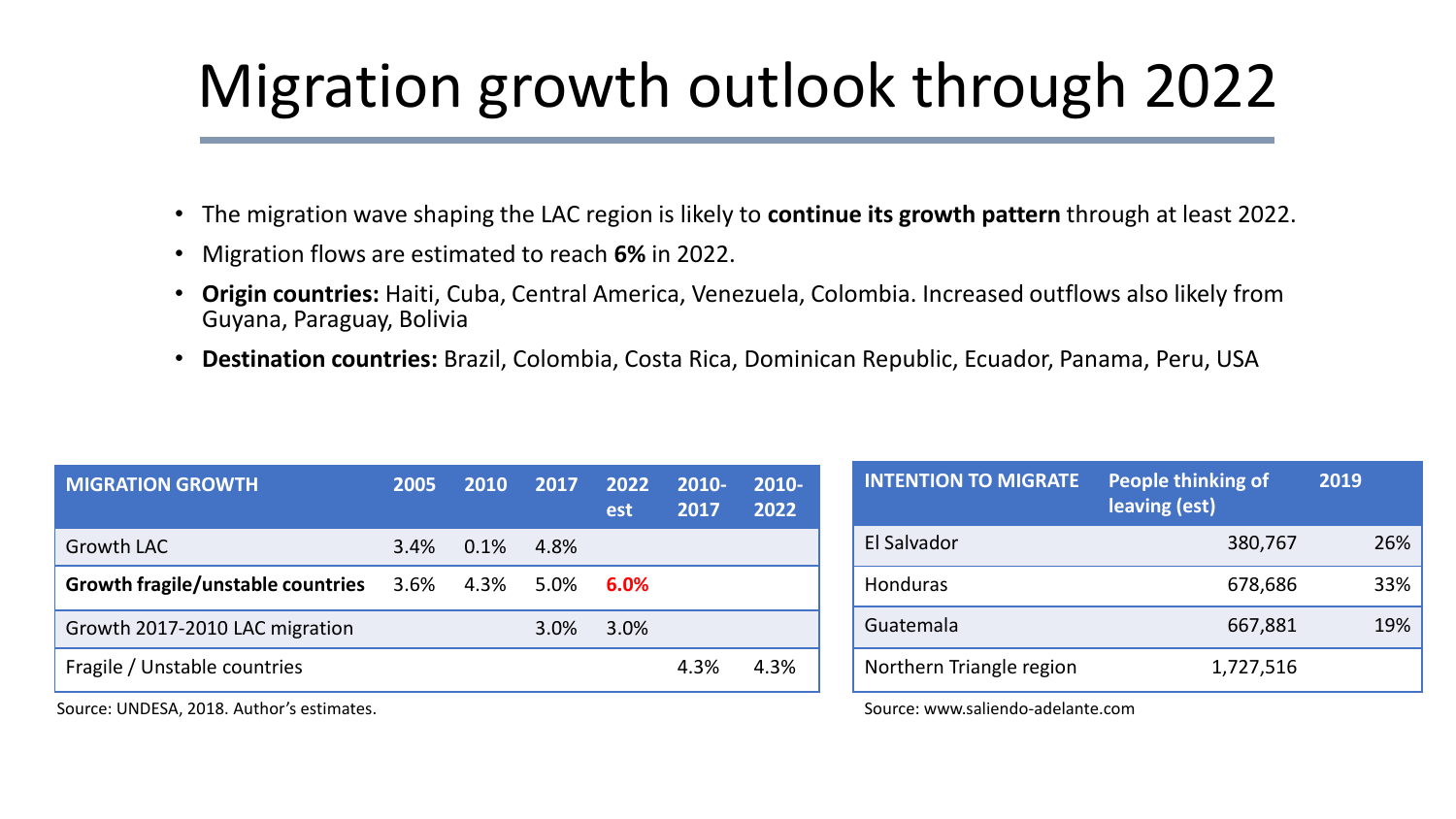## **Determinants** of forecasted migration growth

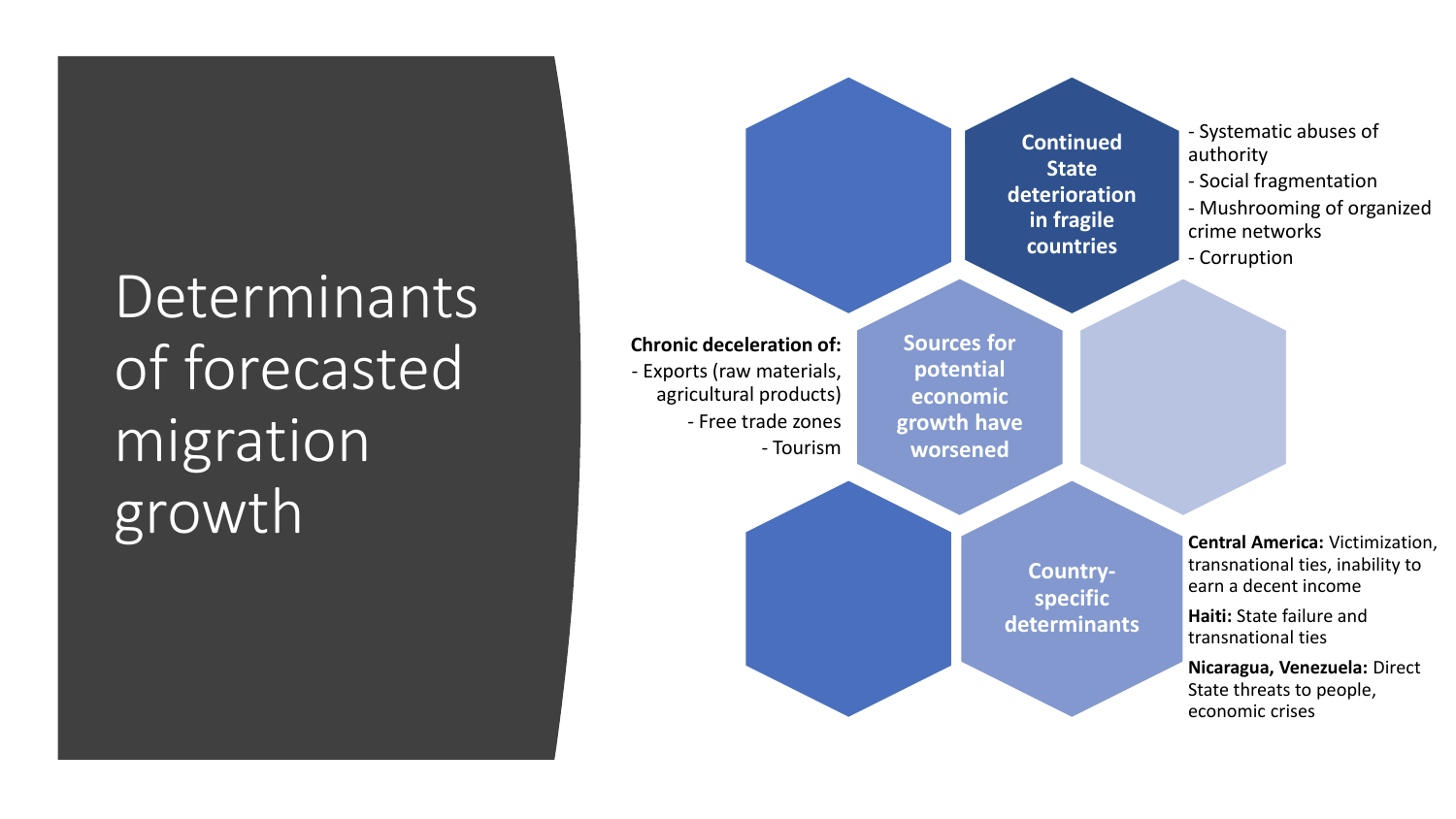#### Consequences of forecasted migration growth

#### Larger transnational networks connecting people:

- Tendency towards permanent migration (from Haiti, Nicaragua, Venezuela)
- Pattern of continuity in short-term migration pazover the next three years

Anti-immigrant sentiment in host societies

- Social and political resistance towards immigrants: Nativist sentiments, reduced visa entry
- The challenge of making inclusive public policies shapes the political discoursen in nontraditional host countries (Panama, Ecuador, Chile)

Migration management issues

- Border control across the Americas is becoming a major issue
- Foreign assistance being conditioned on reducing migration
- Little State response to Nicaraguan and Venezuelan migrations
- U.S. will not likely address foreign labor integration through special programs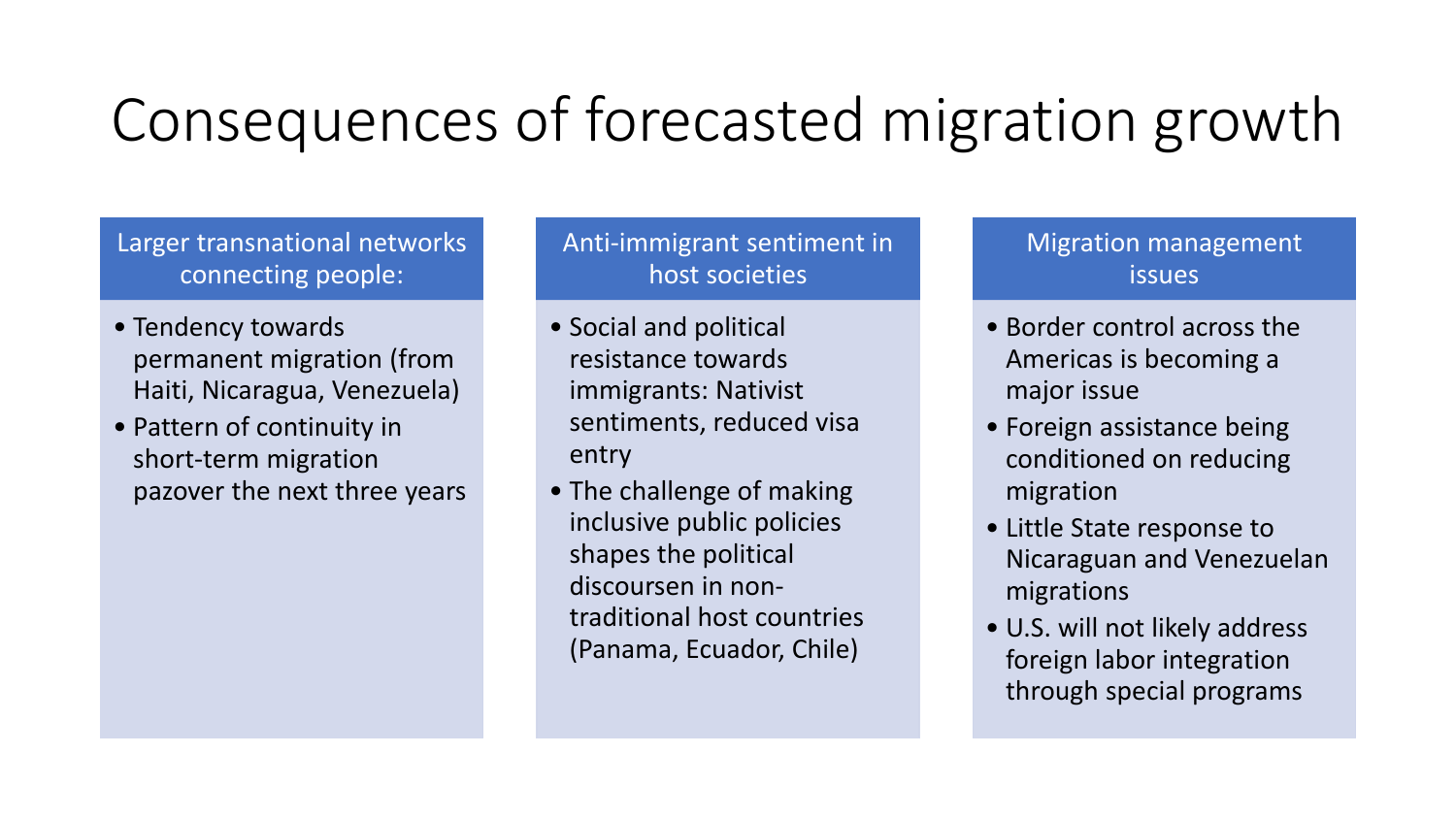

To Latin America and the Caribbean

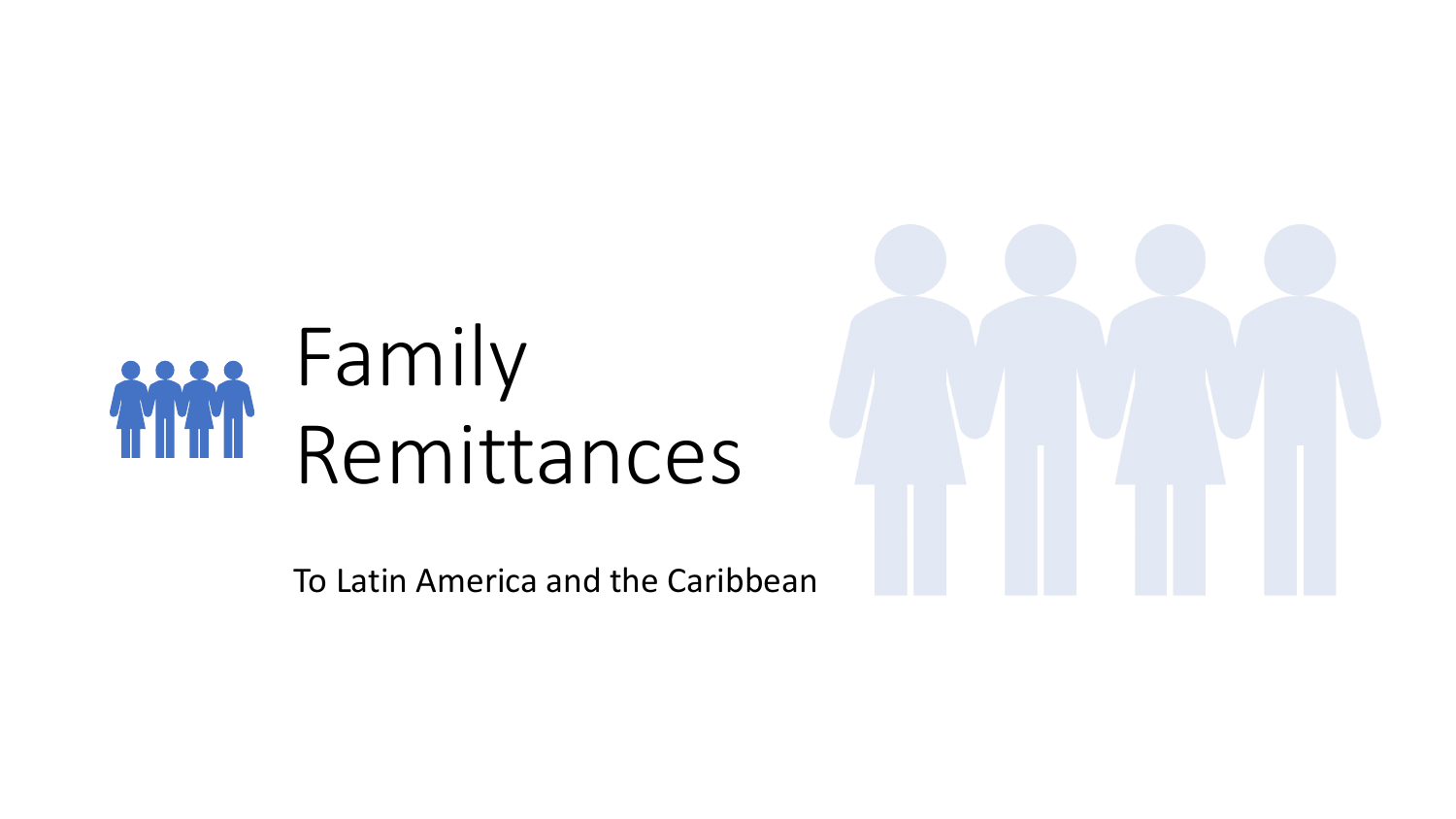#### 7% growth in family remittances projected for 2020-2025

**Foresee continued growth in family remittances, but at a slower pace than previous periods**

•7%, 2020-2025 Versus 9%, 2015-2019

**This sustained growth is primarily attributed to increases in migration. Changes in the frequency of transfers also contribute.**

- •Decreasing expectations among migrants of returning home
- •"Trump fear factor" (Northern Triangle)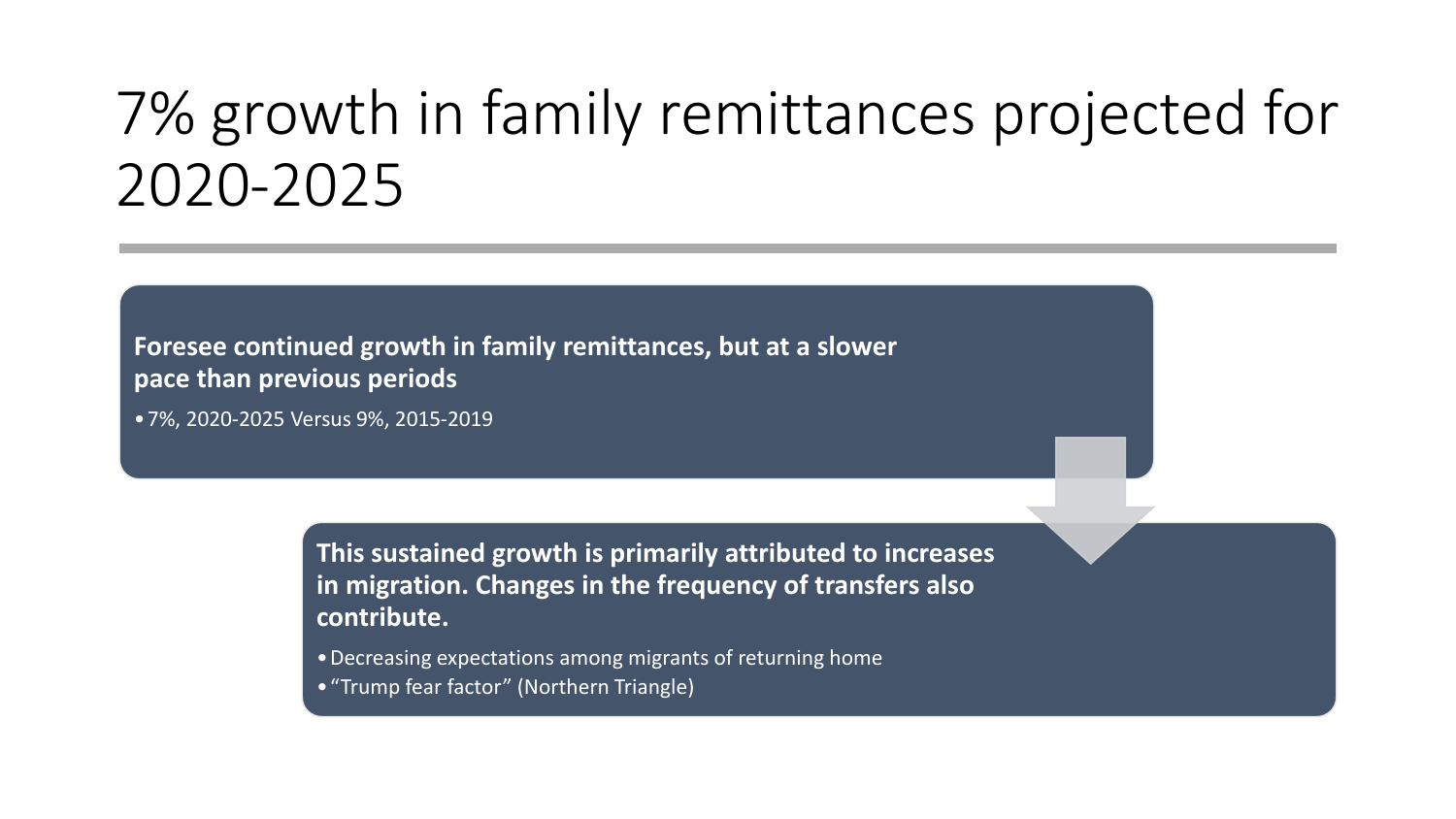| <b>Countries</b>                | 2019 est.<br><b>Remittances</b> | <b>Remittance Growth</b> |       |         |         | <b>GDP</b><br>2018 | Growth<br>2019 | <b>Remittances / GDP</b><br>2018 |
|---------------------------------|---------------------------------|--------------------------|-------|---------|---------|--------------------|----------------|----------------------------------|
|                                 | (0.000, 0.000, 0.05)            | 2016                     | 2017  | 2018    | 2019    |                    |                |                                  |
|                                 |                                 |                          |       |         | est.    |                    |                |                                  |
| <b>Bolivia</b>                  | 1,296                           | 2%                       | 7%    | $-1.6%$ | $-5.4%$ | 4.5%               |                | 3%                               |
| <b>Brazil</b>                   | 2,747                           | 9%                       | $-3%$ | 11.5%   | 7.2%    | 1.2%               |                | 0%                               |
| Colombia                        | 6,999                           | 5%                       | 13%   | 15.3%   | 10.6%   | 2.7%               |                | 2%                               |
| <b>Costa Rica</b>               | 519                             | 0%                       | 3%    | $-6.0%$ | 4.0%    | 2.7%               | 2.9%           | 1%                               |
| <b>Dominican Republic</b>       | 6,833                           | 6%                       | 12%   | 10.0%   | 5.1%    | 5.8%               |                | 8%                               |
| <b>Ecuador</b>                  | 3,179                           | 9%                       | 9%    | 6.7%    | 4.9%    | 1.0%               |                | 3%                               |
| <b>El Salvador</b>              | 5,523                           | 7%                       | 10%   | 8.5%    | 3.0%    | 2.8%               | 2.4%           | 21%                              |
| Guatemala                       | 10,614                          | 14%                      | 14%   | 13.4%   | 14.3%   | 2.7%               | 3.0%           | 12%                              |
| Haiti                           | 3,378                           | 7%                       | 20%   | 15.7%   | 2.9%    | 1.6%               |                | 39%                              |
| <b>Honduras</b>                 | 5,271                           | 5%                       | 12%   | 10.6%   | 10.7%   | 3.6%               | 3.6%           | 20%                              |
| Jamaica                         | 2,366                           | 3%                       | 1%    | 2.4%    | 0.2%    | 1.7%               |                | 16%                              |
| <b>Mexico</b>                   | 35,137                          | 9%                       | 12%   | 10.5%   | 5.0%    | 2.1%               |                | 3%                               |
| <b>Nicaragua</b>                | 1,660                           | 6%                       | 10%   | 7.9%    | 6.5%    | $-3.8%$            | $-2.0%$        | 11%                              |
| Panama                          | 469                             | $-10%$                   | 4%    | 2.9%    | 2.6%    | 4.0%               |                | 1%                               |
| Paraguay                        | 548                             | 19%                      | 7%    | $-3.0%$ | $-3.7%$ | 4.0%               |                | $1\%$                            |
| Peru                            | 3,354                           | 6%                       | 6%    | 5.7%    | 4.0%    | 3.9%               |                | 1%                               |
| <b>Total selected countries</b> | 89,893                          | 7.9%                     | 8.2%  | 7.3%    | 6.2%    | 1.9%               |                | 2%                               |
| Venezuela**                     | 3,400                           |                          |       |         |         | $-18%$             |                | $1\%$                            |

Source: Central Bank Data and INEC data for Panama; \*\* Venezuela 2018 remittance data is Inter-American Dialogue estimate based on survey data; previous years are unavailable. For GDP growth and Remittances GDP, Inter-American Dialogue estimates based on World Bank figures for GDP and economic growth. https://www.eluniverso.com/noticias/2018/12/26/nota/7113699/paises-america-latinaque-mas-creceran-2019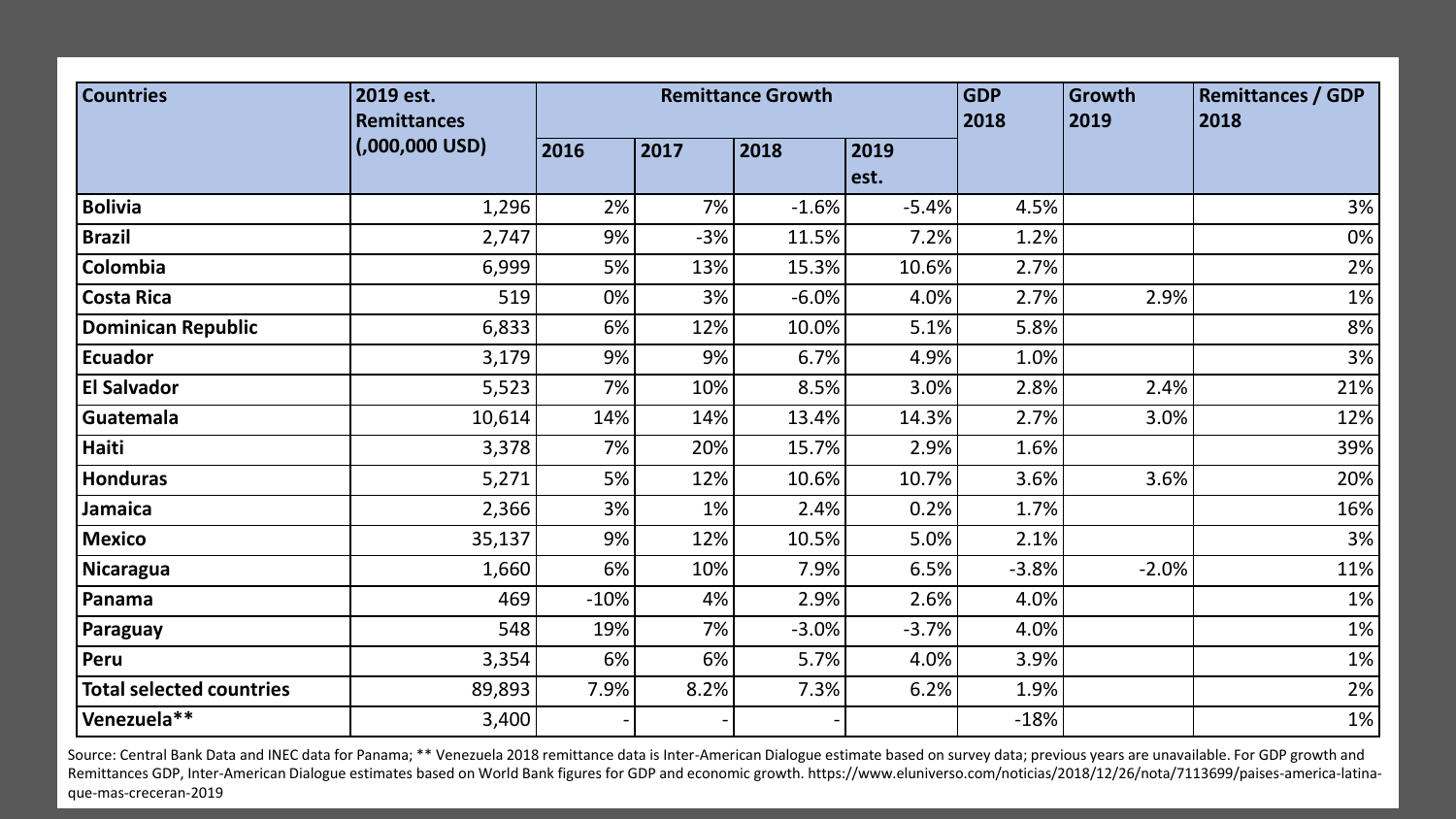### Modernization of the payments industry

- Market share for **online payments** projected to increase to **at least 20%** of all money sent to the region by 2020.
- In 2009, less than 1% of all U.S. transfers to the LAC originated online. By 2022, this figure is projected to reach 30%.
- Remittance pick-up via digital wallets, mobile banking or account deposits will also grow to 10% of all transfers.

| <b>Market Share by Type of</b><br><b>Payment Method</b> | <b>Colombia</b> |         |         | <b>Guatemala</b> | <b>Mexico</b> |           |
|---------------------------------------------------------|-----------------|---------|---------|------------------|---------------|-----------|
| <b>Payment method</b>                                   | 2015            | 2018    | 2015    | 2018             | 2015          | 2018      |
| Cash                                                    | 72%             | 54%     | 77%     | 66%              | 82%           | 67%       |
| Digital $*$                                             | 28%             | 46%     | 23%     | 34%              | 18%           | 33%       |
| Total monthly transactions                              | 489,000         | 598,000 | 760,000 | 850,000          | 6,393,600     | 6,880,000 |

Source: Authors' estimates based on data collected from news sources, company annual reports, and expert interviews.

\*\* Includes transaction amounts from Xoom, Remitly, WorldRemit, and WesternUnion.com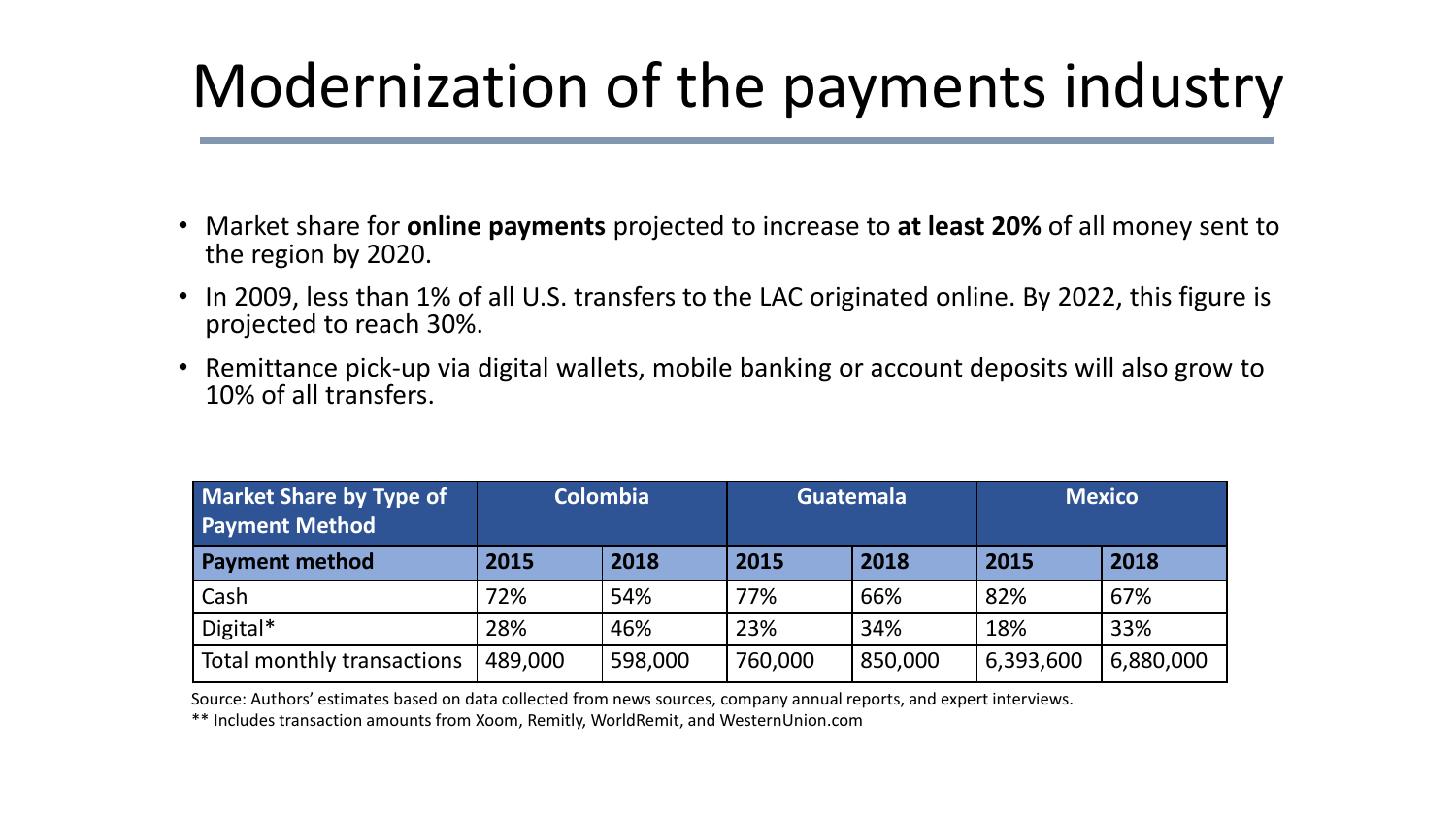## Economic impact of family remittances

Economic growth in the region will maintain its same pace, with limited levels of complexity and low diversification.

Income dependence on a few sources of growth will remain unchanged, limiting economic growth

Remittances' role in economic growth will increase as other sources of growth may not improve due to global economic recessionary trends and competition. \*

Expect remittances to gain a 1% share of GDP, 2017-2022 \*

No policies are foreseen that would capitalize on these flows. \*

\* For the 17 countries that represent one-third of the LAC region's GDP.